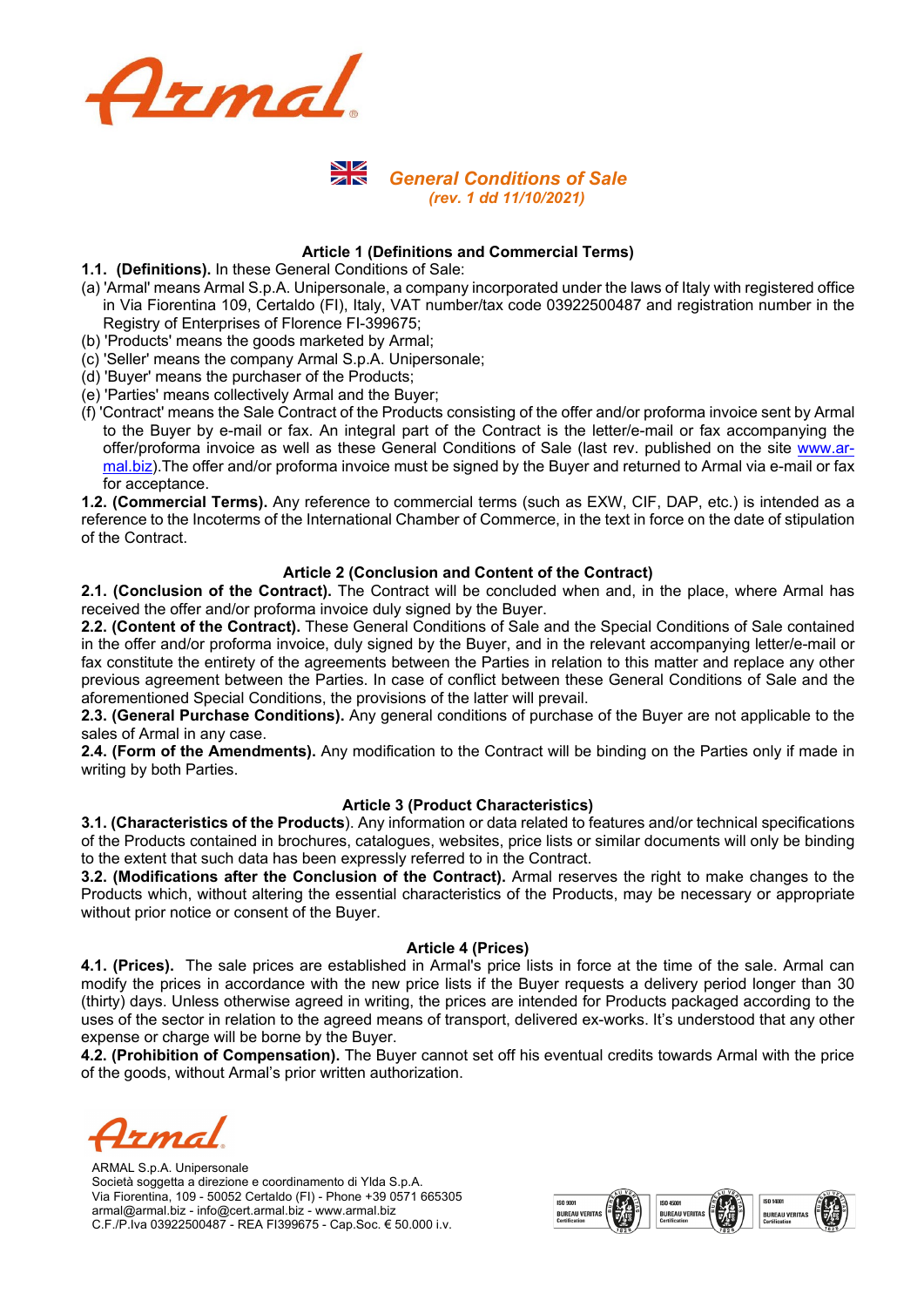

## **Article 5 (Terms of Payment)**

**5.1. (General Rule).** If the Parties have not specified the terms of payment in the Armal offer and/or proforma invoice or possibly in the relative accompanying letter/e-mail or fax, payment must be made by bank transfer in advance to Armal's bank account. If the Parties have agreed on the advance payment without further indications or if they have not specified the terms of payment, it is assumed that the advance payment refers to the entire price. Unless otherwise agreed in writing, the advance payment must be credited to the account of the Seller: (a) for disassembled portable restrooms at least 5 (five) working days before the agreed delivery date; (b) for other products within the term agreed from time to time.

**5.2. (Documentary Credit).** If the Parties have previously agreed in writing the payment by documentary credit, the Buyer must, unless otherwise agreed in writing, ensure that an irrevocable and confirmed documentary credit, issued in accordance with the Uniform Customs and Practice of the CCI (International Chamber of Commerce) relating to Documentary Credits (U.C.P. - text in force on the date of stipulation of the Contract), is notified to Armal at least 15 (fifteen) days before the agreed delivery date. Unless otherwise agreed in writing, the documentary credit must be confirmed by an Italian Bank acceptable to Armal and be payable at sight.

**5.3. (Expenses of Payment).** Unless otherwise agreed, any bank charges or commissions due in relation to the payment will be borne by the Buyer.

**5.4. (Prohibition of Suspension of Payments).** It is understood that any complaints or disputes do not entitle the Buyer to suspend or in any case delay the payments of the Products subject to dispute, nor of any other supplies.

#### **Article 6 (Delivery and Complaints)**

**6.1. (Terms of Delivery).** Armal will deliver the Products to the first carrier within 45 (forty-five) days from receipt of payment, except for a different written agreement at the stipulation of the Contract.

**6.2. (Transport and Place of Delivery).** Unless otherwise agreed in writing, the supply of goods is understood to be EXW (ex-works) as established by the Incoterms Rules (text in force on the date of stipulation of the Contract) issued by the CCI (International Chamber of Commerce). In the event of payment by documentary credit, the transport will be handled directly by Armal with its own trusted shipping agent and the customer must reimburse the relative cost.

**6.3. (Passing of Risk).** The risk on the Products passes from the Seller to the Buyer according to what is established in the Incoterms (text in force on the date of stipulation of the Contract) that the Parties have previously agreed.

**6.4. (Exclusion of Armal Liability for Delays in Delivery).** Armal will not be responsible for delays in delivery by the carrier even if for the relative sale the Parties have agreed on an Incoterms different from ex-works.

**6.5. (Delays due to Armal).** If Armal foresees that it will not be able to deliver the Products on the agreed delivery date, it must promptly notify the Buyer in writing, indicating, where possible, the expected delivery date. It is understood that if the delay attributable to Armal exceeds 6 (six) weeks, the Buyer may terminate the Contract and request the return of the price paid for the Products whose delivery is delayed with a notice of 10 (ten) days, to be communicated in writing (including by fax) to Armal. Any delay due to force majeure (as defined in art. 9) or to acts or omissions of the Buyer (e.g. failure to provide information necessary for the supply of the Products) is not considered attributable to Armal.

 **6.6. (Right of Retention).** Armal may suspend deliveries until the Buyer has completed payments relating to previous sales.

**6.7. (Complaints).** Any complaints relating to the condition of the packaging, quantity, number, or external characteristics of the Products (apparent defects), must be notified to Armal by registered letter with return receipt/email or fax, strictly following the ARMAL COMPLAINTS PROCEDURE set out below these General Conditions of Sale, under penalty of forfeiture, within 7 (seven) days from the date of receipt of the Products. Any complaints relating to defects not identifiable through a diligent control at the time of receipt (hidden defects) must be notified to Armal following the aforementioned procedure by registered letter/e-mail or fax, under penalty of forfeiture, within 7 (seven) days from the date of discovery of the defect and not later than 12 (twelve) months from delivery.

zma

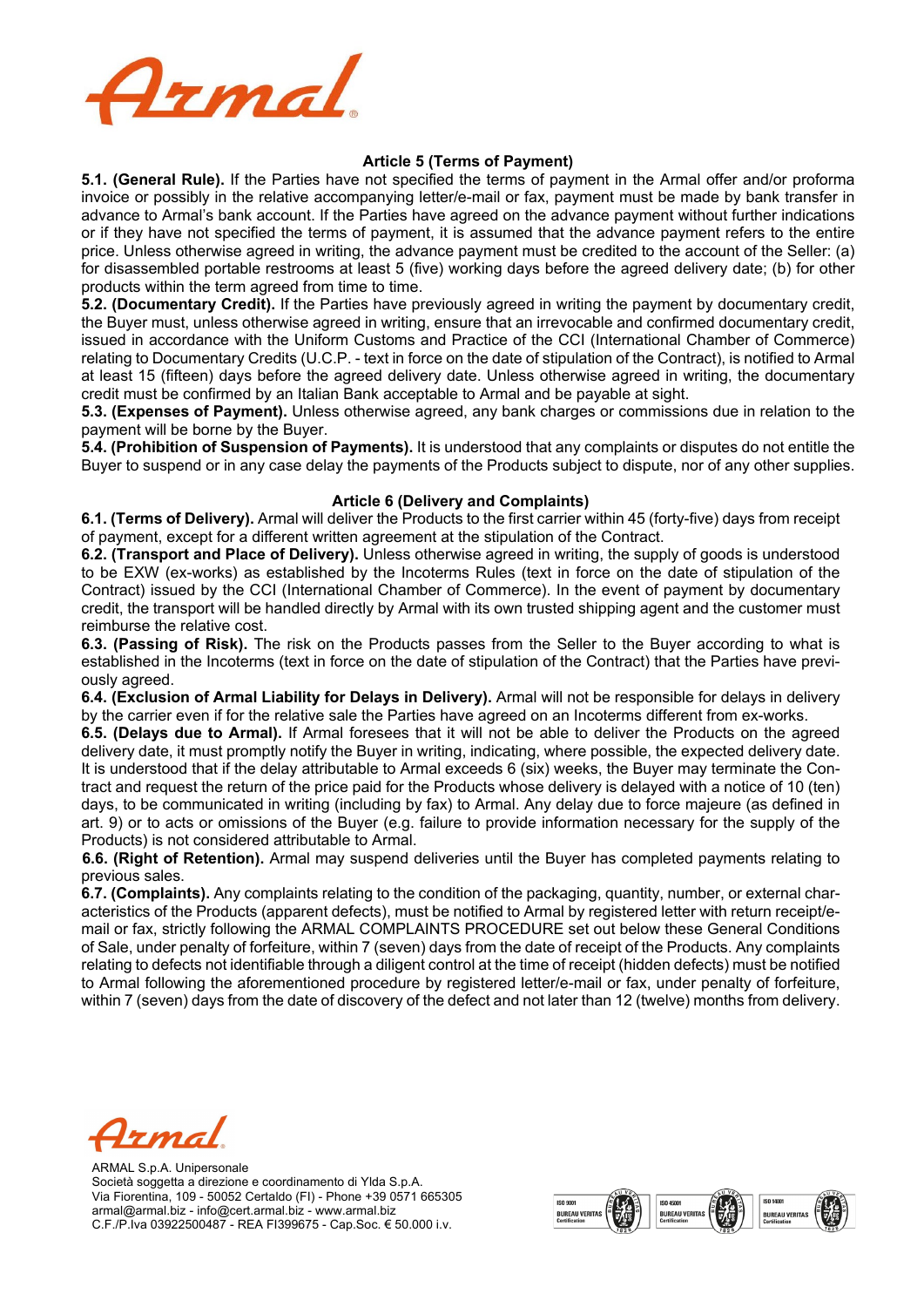

## **Article 7 (Warranty for Defects)**

**7.1. (Warranty).** Armal undertakes to remedy any defect, lack of quality or lack of conformity of the Products attributable to it, which occurred within 12 (twelve) months from delivery of the Products, provided that the same has been promptly notified in accordance with the provisions of the above art. 6.7. (Complaints) and the "Armal Warranty" (latest revision published on the website www.armal.biz). Armal can choose whether to repair or replace the Products found to be defective. The Products replaced or repaired under warranty will be subject to the same warranty for a period of 6 (six) months from the date of repair or replacement.

**7.2. (Absence of particular Warranties).** Armal does not guarantee the compliance of the Products with particular specifications or technical characteristics or their suitability for particular uses except for such characteristics have been expressly agreed in the Contract or in documents referred to for this purpose by the Contract itself.

**7.3 (Consequences of Defects).** Except in the case of fraud or gross negligence, Armal will be obliged, in the event of defects, lack of quality or lack of conformity of the Products, only to repair the same or to supply Products to replace the defective ones. It is understood that the aforementioned warranty (consisting of the obligation to repair or replace the Products) absorbs and replaces the warranties or liability provided for by law, and excludes any other liability of Armal (whether contractual or non-contractual) in any case arising from the Products supplied (e.g. labour costs, compensations for damages, loss for earnings, deductibles or penalties for non-delivery/contractual fulfilment, recall campaigns, etc. which are intended to be borne by the Customer).

## **Article 8 (Intellectual Property Rights)**

**8.1. (Ownership of Intellectual Property Rights).** All rights to the Armal trademark are and remain the exclusive property of its owners. Nothing in this Contract shall be deemed a transfer or license of intellectual property rights from Armal to the Buyer.

**8.2. (Prohibitions for the Buyer).** Buyer, whether at its head office or elsewhere:

- (a) will not register, nor permit or facilitate the registration by any third party, of the Armal trademark or any trademark, trade name or symbol that is confusing with the Armal trademark;
- (b) will not use, nor permit or encourage the use by third parties of the Armal trademark or any trademark, trade name or symbol that is confusing with the Armal trademark;
- (c) will not include the Armal trademark or any trademark, trade name or symbol that is confusing with the Armal trademark in its trade name or company name
- (d) will set up a company or other entity whose name or business name is identical or similar to or in any case confusable with Armal company or the Armal trademark
- (e) will not engage in any practice or activity that is likely to confuse potential buyers.

#### **Article 9 (Force Majeure)**

**9.1. (Suspension of the Execution).** Armal may suspend the execution of its contractual obligations when such execution is made impossible or unreasonably burdensome by an unforeseeable impediment beyond its control, such as strikes, boycotts, lockouts, fires, war (whether declared or not), civil war, riots and revolutions, requisitions, embargoes, power outages, delays in delivery of components or raw materials.

**9.2. (Communication).** Armal shall immediately notify the Buyer in writing of the occurrence and termination of force majeure circumstances.

**9.3. (Resolution).** If the suspension due to force majeure lasts more than 6 (six) weeks, each Party will have the right to terminate the Sales Contract, upon prior notice of 10 (ten) days, to be communicated to the other party in writing.

#### **Article 10 (Toleranc**e)

**10.1. (Tolerance).** If Armal does not insist with the Buyer, on one or more occasions, for the fulfilment of one or more obligations arising from the Sales Contract, this will not be deemed a definitive waiver of Armal's rights to request the fulfilment and will not constitute an unwritten amendment to the Contract.

TMA